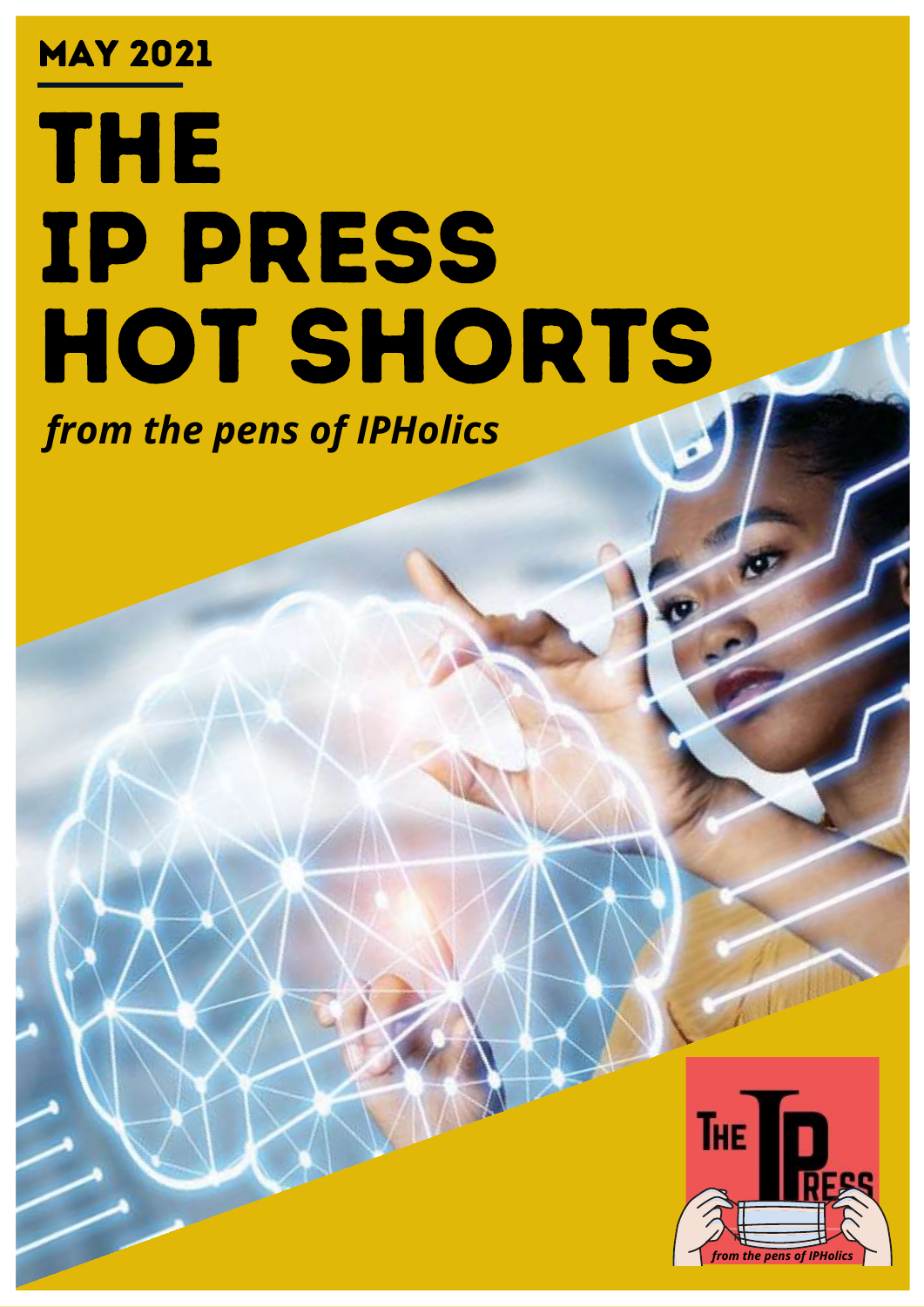## Message from the Editor's Desk!

#### **Neha Singh Associate Editor The IP Press**

**It has been a constant and collective effort of The IP Press Team to bring to its readers the most recent news in the field of IP not just stated but analyzed and thought provoked. Whilst the blog also discusses traditional IP concepts time and again, we bring to you The IP Press Newsletter to keep you up to the minute with the events happening in the IP world ranging from trade marks to patents and everything in between. We hope our readers will enjoy this endeavor and find it informative. With a lot of happiness and excitement, we present to you the tenth edition of The IP Press Newsletter! Best wishes to the team always!**





# Note from the Author's Desk!

**Sushmita Ray Content Writer The IP Press**

**It gives me immense pleasure to welcome you all to the tenth edition of The IP Press Newsletter, for the month of May 2021. This newsletter will cover full range of IP Laws related hot shorts across the globe! It includes recent "legal updates" in the fields of Patents, Trade marks, Copyright and Geographical Indications.**

**However, this is very much your newsletter. Therefore, please provide feedback to our team at [theippress@gmail.com](mailto:theippress@gmail.com) as to what more you would like to see in this newsletter. We trust that you will enjoy our tenth edition of the newsletter and we will look forward to hearing from you all!**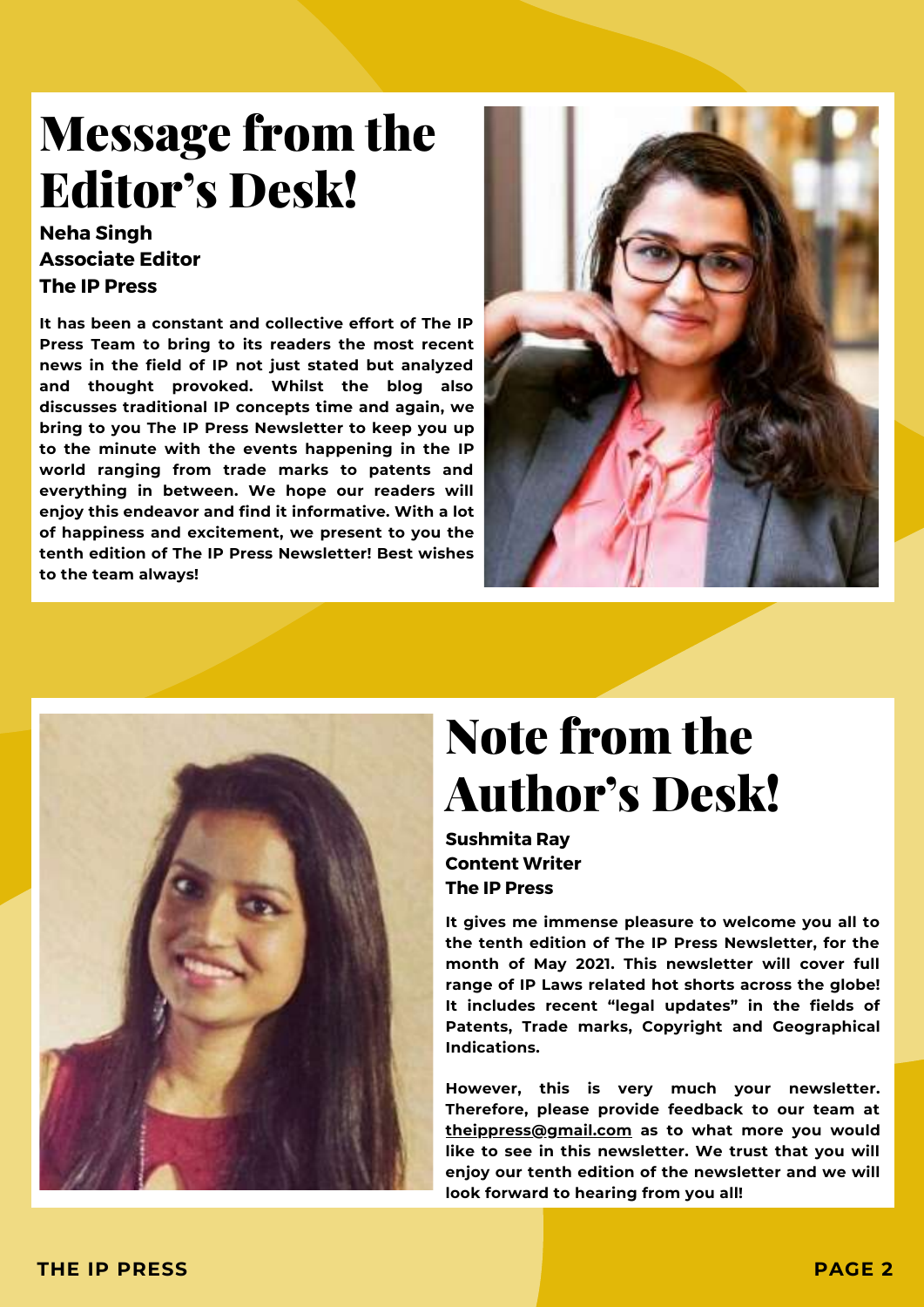# **PATENTS HIGHLIGHTS**



## **WIPO PUBLISHES GUIDE ON "INTERNATIONAL REGISTRATION OF INDUSTRIAL DESIGNS UNDER THE HAGUE AGREEMENT".**

**Recently, WIPO published a guide to "International Registration of Industrial Designs under the Hague Agreement". The Guide includes background information and descriptions of Hague System procedures and requirements, and explains the various steps involved in the international registration of industrial designs.**

**To read further click here: [https://www.wipo.int/export/sites/www/hague/en/guide/pdf/hague\\_guide.pdf](https://www.wipo.int/export/sites/www/hague/en/guide/pdf/hague_guide.pdf)**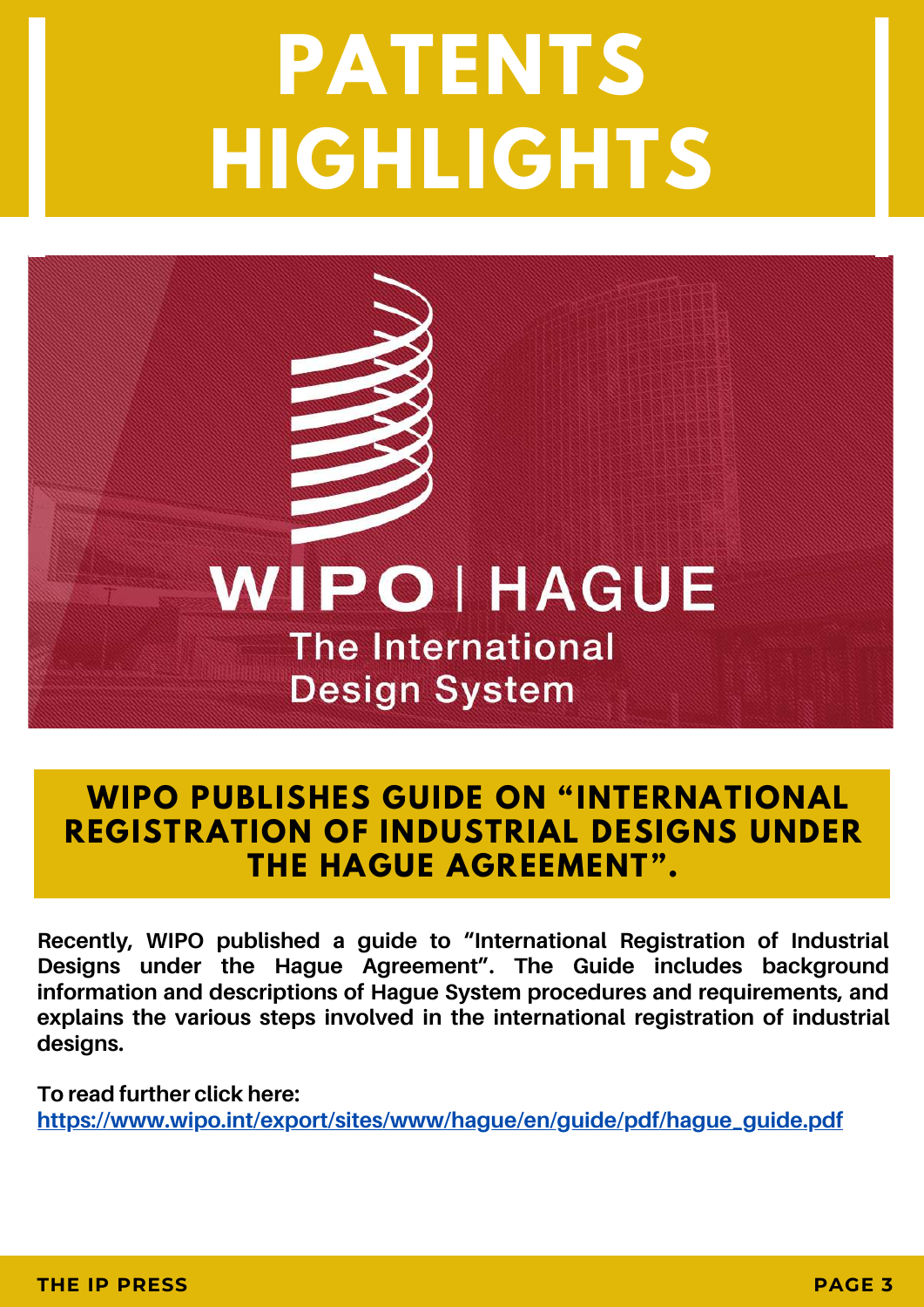#### **PATENT LICENSING: NATCO AND ELI LILLY SIGN AGREEMENT FOR PRODUCTION OF BARCITINIB.**

**Recently, Natco Pharma has announced that it has entered into a royalty-free, nonexclusive, voluntary licensing agreement with Eli Lilly and Company, for the manufacture and commercialization of the drug Baricitinib which has been approved for treatment of rheumatoid arthritis. Barcitinib when used in combination with Remdesivir has shown potential in reducing recovery time and accelerating improvement in clinical status among patients with Covid-19, notably among those receiving high-flow oxygen or non-invasive ventilation.**

**As part of the agreement, Natco has withdrawn its application filed with the Indian Patent Office seeking the issue of Compulsory License against Eli Lilly for the manufacture of Baricitinib.**

#### **To read further click here:**

**[https://www.thehindu.com/business/natco](https://www.thehindu.com/business/natco-pharma-signs-pact-with-eli-lilly-for-baricitinib/article34582342.ece)pharma-signs-pact-with-eli-lilly-for baricitinib/article34582342.ece**





### **PATENT INFRINGEMENT: PANACEA BIOTEC ACCUSES SANOFI, FILES SUIT!**

**The Panacea Biotec has filed a patent infringement suit before the Delhi High Court against Sanofi accusing it of infringing Panacea's patent on its fully liquid Hexavalent Vaccine sold as EasySix vaccine. However, Sanofi has submitted to the Court that it does not manufacture or market any product which infringes the amended claims of Panacea patent.**

**To read further click here: [https://www.livemint.com/comp](https://www.livemint.com/companies/news/panacea-biotec-files-suit-against-sanofi-for-patent-infringement-11621239789392.html) anies/news/panacea-biotecfiles-suit-against-sanofi-forpatent-infringement-11621239789392.html**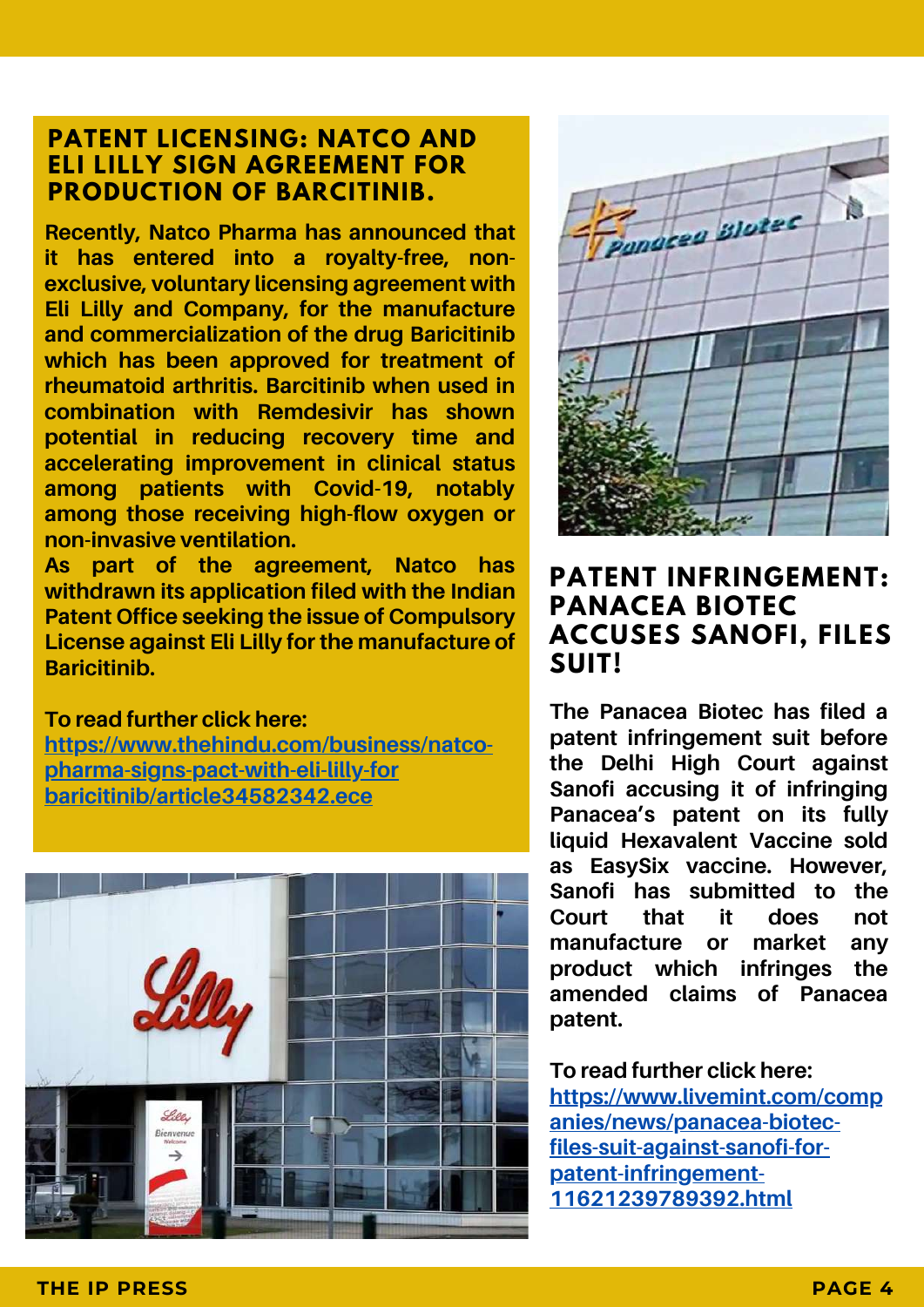### **COMPULSORY LICENSING: NATCO FILES REQUEST FOR BARICITINIB!**

**Earlier Natco Pharma Limited had filed a request with the Controller of Patents seeking the grant of a compulsory license under Section 92(1) read with Section 92(3) of the Patents Act in respect of the drug Baricitinib. Natco had claimed that grounds under section 92 of the Act exist which include – Existence of a national public health emergency; Unmet need in India; Unmet need to due to lack of supply; and Unmet need due to price/lack of affordability among others. Later Natco withdrew its application seeking the issue of Compulsory License against Eli Lilly for the manufacture of Baricitinib and entered into a royalty-free, non-exclusive, voluntary licensing agreement with Eli Lilly and Company.**

**To view the compulsory license application filed by Natco, click here:**

**https://www.bananaip.com/wp[content/uploads/2021/05/Natco-Baricitinib-](https://www.bananaip.com/wp-content/uploads/2021/05/Natco-Baricitinib-CL-Application.pdf)CL-Application.pdf**

**To read further click here:**

**https://www.livelaw.in/news-updates/natco[pharma-files-application-seeking-compulsory](https://www.livelaw.in/news-updates/natco-pharma-files-application-seeking-compulsory-license-for-covid-drug-baricitinib-173627)license-for-covid-drug-baricitinib-173627**



# **ERICSSON**

# **SAMSUNG**

### **PATENT LICENSING: ERICSSON AND SAMSUNG SETTLE PATENT DISPUTE, SIGN GLOBAL AGREEMENT!**

**On May 07, 2021 Ericsson announced that Ericsson and Samsung had reached a multi-year agreement on global patent licenses between the two companies, including patents relating to all cellular technologies. The cross-license agreement covers sales of network infrastructure and handsets. According to Ericsson's press release statement, both the companies have agreed on technology cooperation projects to advance the mobile industry in open standardization and create valuable solutions for consumers and enterprises.**

#### **To read further click here:**

**https://www.reuters.com/business/m [edia-telecom/ericsson-settles-patent](https://www.reuters.com/business/media-telecom/ericsson-settles-patent-dispute-with-samsung-2021-05-07/)dispute-with-samsung-2021-05-07/**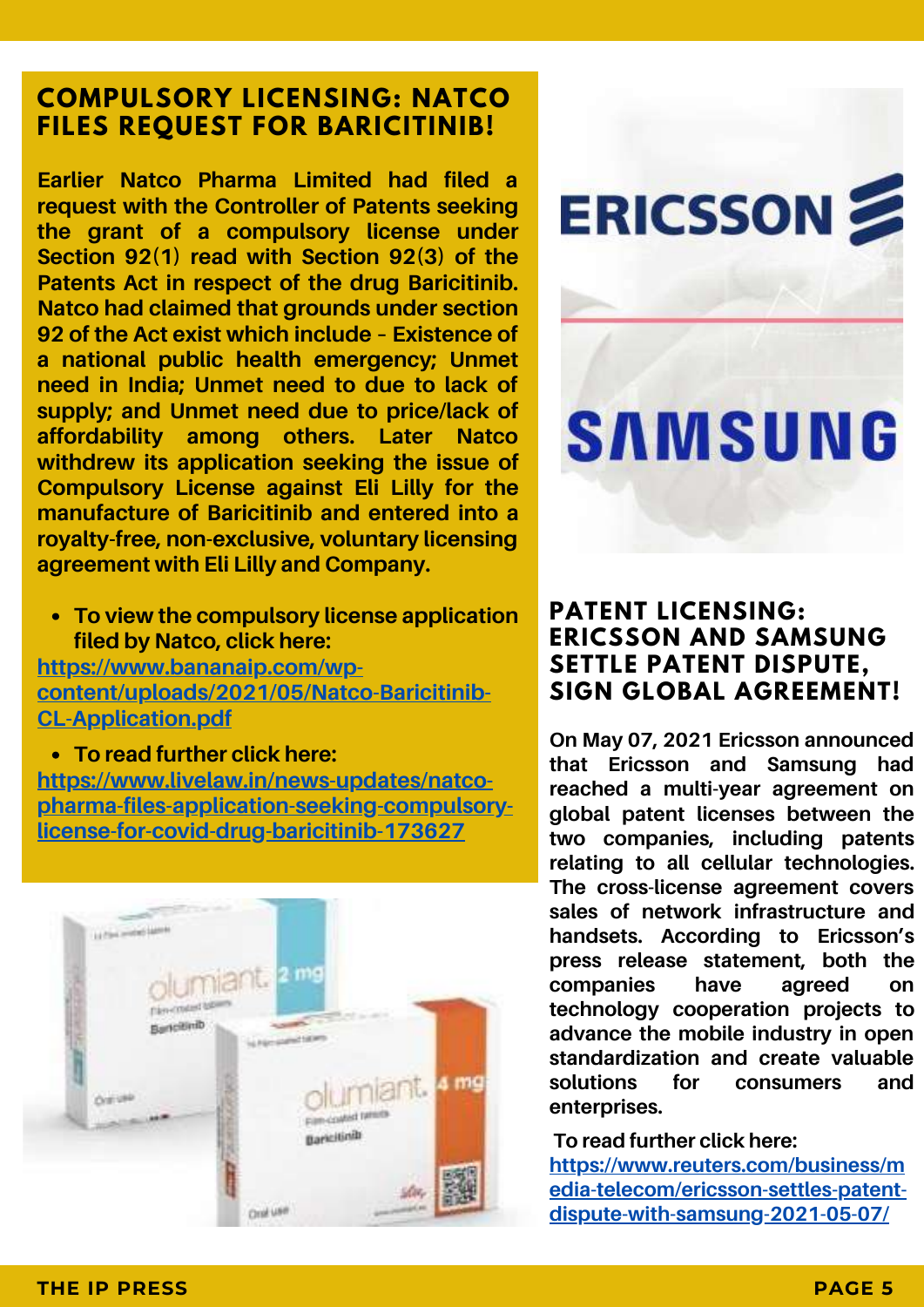# **TRADE MARKS HIGHLIGHTS**



### **TRADE MARK INJUNCTION: PHONEPE'S SUES BHARATPE!**

**Recently, PhonePe, had filed an application before the Delhi High Court, seeking an interim injunction against its competitor BharatPe's usage of the term 'Pe' as a suffix in its trademark. PhonePe claimed that by using the term 'Pe' in its suffix, BharatPe had infringed their trademarks and were attempting to free-ride on PhonePe's goodwill. However, the Delhi High Court, dismissed PhonePe's plea, holding that the term 'Pe' was not a distinctive character of the mark, and the usage of the same by BharatPe was not sufficient enough to cause confusion in the minds of the consumers. The Court further observed that the marks were completely different as the words 'Phone' and 'Bharat' were not even phonetically similar. The Court in this instance upheld the well-established principle that 'exclusivity can only be claimed on the entire mark and not parts thereof.'**

**To read further click here:**

**[https://www.livemint.com/brand-post/delhi-hc-rejects-phonepe-s-plea-to-issue-an](https://www.livemint.com/brand-post/delhi-hc-rejects-phonepe-s-plea-to-issue-an-injunction-order-against-bharatpe-11620220252045.html)injunction-order-against-bharatpe-11620220252045.html**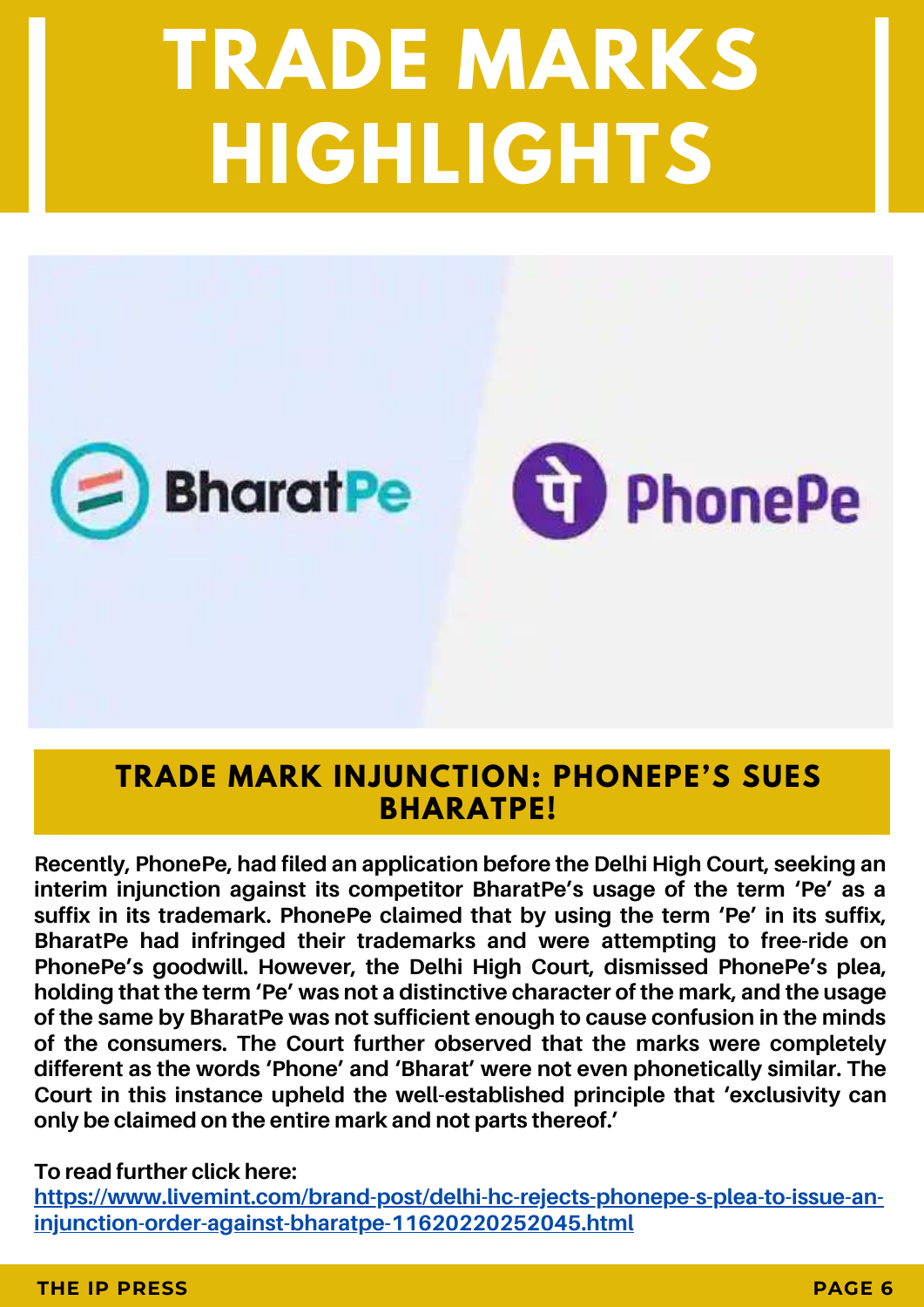### **BRAND LICENSING: VIRGIN MEDIA COLLABORATES WITH SOUTHAMPTON FC ACADEMY.**

**Virgin Media has announced its latest campaign, the Virgin Media Football Academy, in association with English football club Southampton FC, to launch a series of training videos and live sessions for students and teachers alike. The aim of this campaign is to help teachers and pupils to restart physical education after the prolonged school closures caused by the COVID-19 pandemic. The sessions will concentrate on football skills as well as nutrition and mental wellbeing, delivered by professional coaches and players from Southampton FC's Academy.**

**To read further click here: https://www.virgin.com/about[virgin/latest/introducing-the-virgin-media-football](https://www.virgin.com/about-virgin/latest/introducing-the-virgin-media-football-academy)academy**





#### **WADIA GROUP REBRANDS GOAIR AS GOFIRST IN RUN-UP TO ITS IPO.**

**Recently, the Wadia Groupcontrolled no-frills carrier [GoAir](https://www.livemint.com/market/ipo/for-goair-an-ipo-may-be-the-cheapest-route-to-raise-funds-11620755503659.html) has been rebranded to GoFirst ahead of its proposed initial public offering (IPO). The purpose of rebranding is to operate the carrier in an ultra-lowcost airline model, which would give it a competitive advantage over its peers.**

**To read further click here: [https://www.livemint.com/compani](https://www.livemint.com/companies/news/ahead-of-ipo-goair-renamed-gofirst-11620902874392.html) es/news/ahead-of-ipo-goairrenamed-gofirst-11620902874392.html**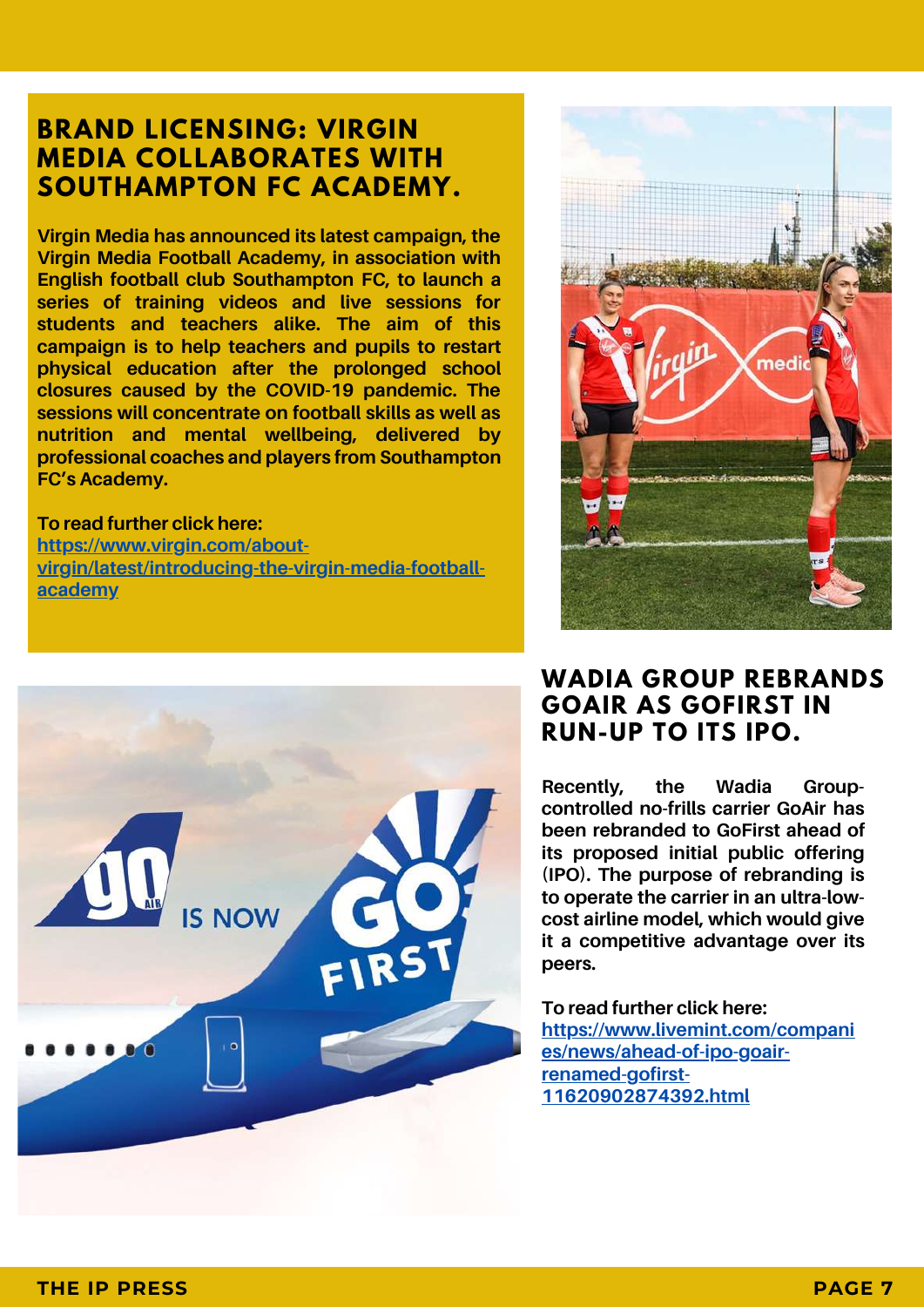### **TM BULLETIN: TCG ENTERTAINMENT DEALS FOR ELLA FITZGERALD CONCERT EXPERIENCE.**

**Evolution USA, the global licensing and brand management agency of the legendary American jazz singer, Ella Fitzgerald, has linked up with TCG Entertainment to carry the iconic singer's music to global audiences with a live symphony orchestra. The shows, which will be produced by TCG Entertainment, are set to launch in 2022, where the audience will be able to enjoy the never seen before music, along with the star's greatest hits, licensed from Evolution USA. The concerts will be performed all over the United States before moving to international audiences**

#### **To read further click here:**

**.**

**https://www.licenseglobal.com/music/tcg[entertainment-evolution-usa-team-ella-fitzgerald](https://www.licenseglobal.com/music/tcg-entertainment-evolution-usa-team-ella-fitzgerald-concert-experience)concert-experience**





#### **BRAND LICENSING: BÉSAME COSMETICS RELEASES MARILYN MONROE COLLECTIONS!**

**Bésame Cosmetics, has revealed the latest collection in its "Iconic Women" series of products in association with Authentic Brands Group, the owner of the Marilyn Monroe Estate. The Marilyn Monroe cosmetics line will feature a 15 piece collection, which will include historically accurate replicas of the Hollywood legend's own personal effects.**

**To read further click here:**

**[https://besamecosmetics.com/collectio](https://besamecosmetics.com/collections/marilyn-monroe) ns/marilyn-monroe**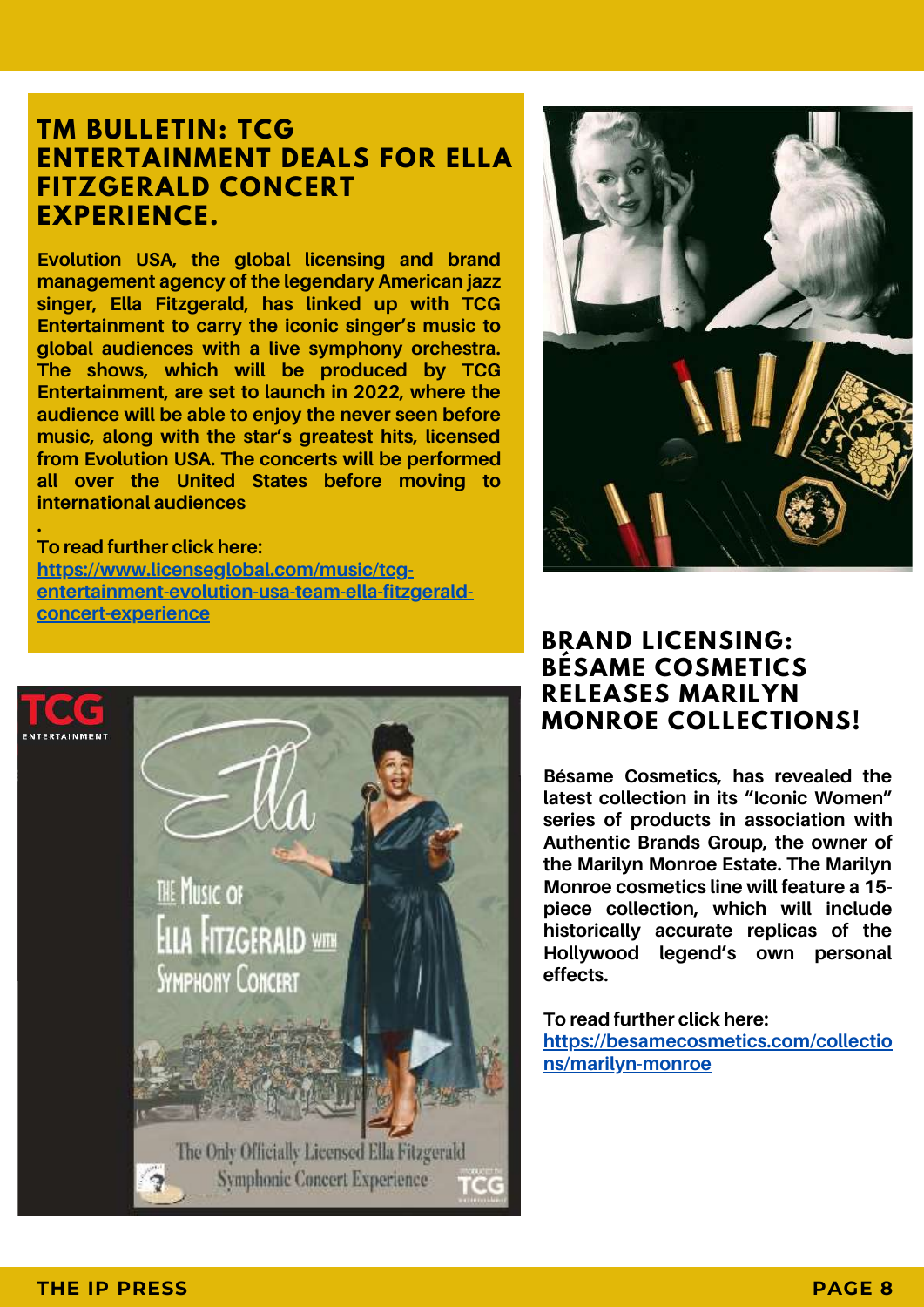# **GEOGRAPHICAL INDICATIONS HIGHLIGHTS**

### **GI TAG: TAMIL NADU SEEKS FOR MATTI BANANA!**

**The Kanniyakumari Banana and Horticulture Farmers Producer Company Limited, has filed an application for GI Tagging of the Matti Banana which has been used for a prolonged period of time as baby food, and is also said to possess medicinal properties, endemic to the Matti region of Tamil Nadu. The application has been facilitated by the MSME Intellectual Property Facilitation Centre, as well as NABARD's Madurai Agri Business Incubation Forum. The application claims that the tribes of the Western Ghats have even used the Matti banana to cure diseases such as jaundice.**

#### **To read further click here:**

**[https://www.thehindu.com/news/cities/chennai/gi](https://www.thehindu.com/news/cities/chennai/gi-tag-for-matti-banana/article34444808.ece)tag-for-matti-banana/article34444808.ece**





#### **GI TAG: MAYURBHANJ'S RED WEAVER ANT CHUTNEY!**

**The red weaver ant chutney (kai pimpudi), consumed in many parts of the Mayurbhanj district of Orissa by tribal communities, has recently been sought for geographical indication ("GI") tagging. The GI tag has been sought by the Odisha University of Agriculture and Technology. The Mayurbhanj red weaver chutney, and preparations made therefrom, have, for a prolonged period of time, been used by tribal communities to treat common cold, jaundice, whooping cough, joint pain, among other illnesses.**

**To read further click here:**

**[https://science.thewire.in/environment/](https://science.thewire.in/environment/university-seeks-geo-indication-tag-for-mayurbhanjs-red-weaver-ant-chutney/) university-seeks-geo-indication-tag-formayurbhanjs-red-weaver-ant-chutney/**